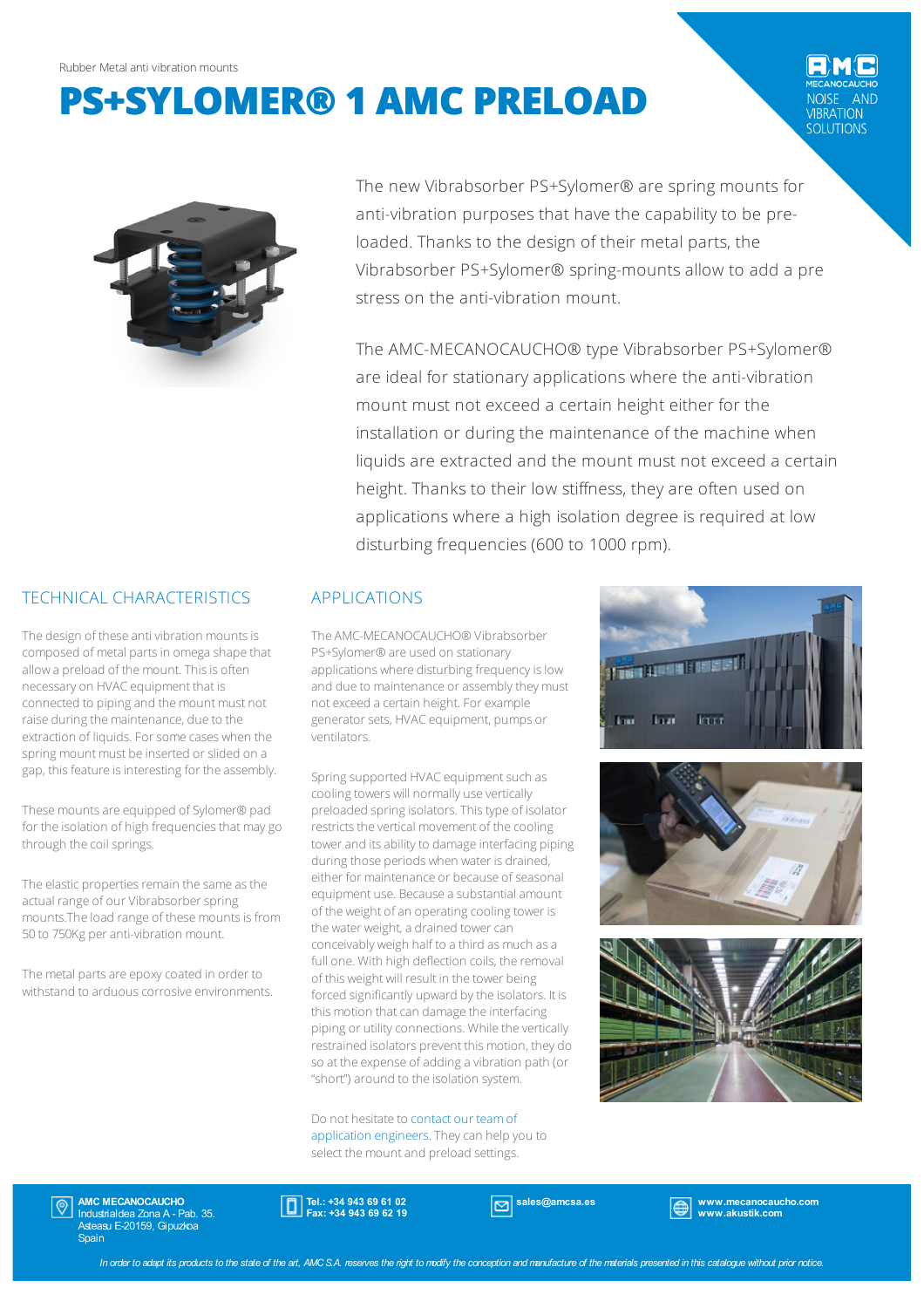## **PS+SYLOMER® 1 AMC PRELOAD**







#### DIMENSIONS

| <b>Type</b> | <b>Spring color</b> | Max. Load<br>(kg) | <b>Weight</b> | Code  |
|-------------|---------------------|-------------------|---------------|-------|
| 1 AMC 150   | <b>BLUE</b>         | 150               | 1,138         | 20522 |
| 1 AMC 200   | <b>WHITE</b>        | 200               | 1,138         | 20523 |
| 1 AMC 250   | <b>BLACK</b>        | 250               | 1,138         | 20524 |
| 1 AMC 350   | CREAM               | 350               | 1,138         | 20525 |
| 1 AMC 500   | <b>LIGHT GREY</b>   | 500               | 1,138         | 20526 |
| 1 AMC 750   | <b>GREEN</b>        | 750               | 1,138         | 20527 |

AMC MECANOCAUCHO Industrialdea Zona A - Pab. 35. Asteasu E-20159, Gipuzkoa Spain  $|\mathbb{Q}|$ 

Tel.: +34 943 69 61 02 Fax: +34 943 69 62 19

sales@amcsa.es www.mecanocaucho.com www.akustik.com